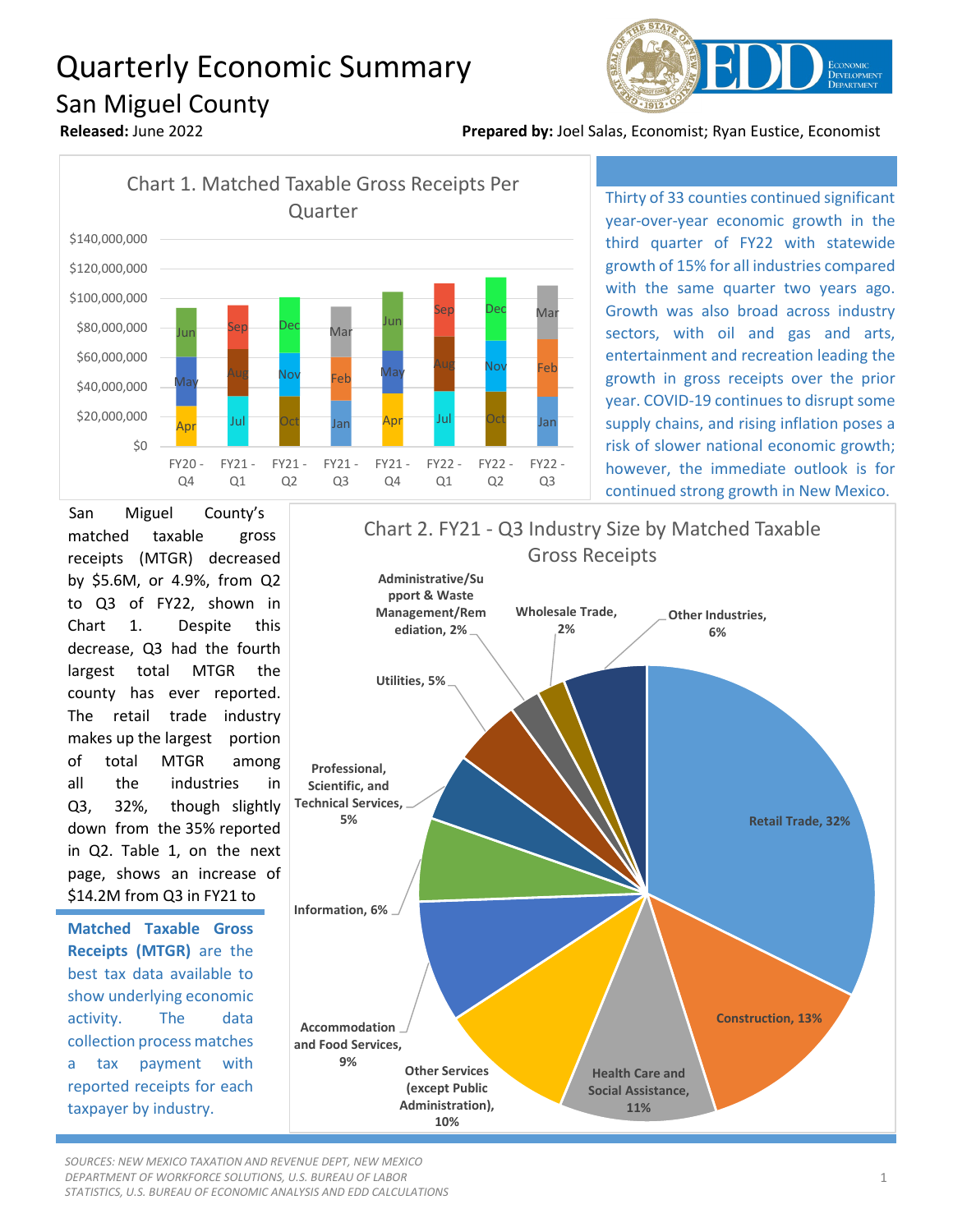## Quarterly Economic Summary San Miguel County



| Table 1. FTZZ - QS Matched Taxable Gross Receipts by Industry |                  |             |                   |               |              |        |                 |        |
|---------------------------------------------------------------|------------------|-------------|-------------------|---------------|--------------|--------|-----------------|--------|
| <b>Industries</b>                                             | <b>FY22 - Q3</b> |             | <b>YOY Growth</b> |               | YOY % Change |        | 2-Year % Change |        |
| Accommodation and Food Services                               | \$               | 9,183,353   | Ŝ.                | 791,764       |              | 9%     |                 | 54%    |
| Administrative/Support & Waste Management/Remediation         |                  | 2,286,957   | S                 | 546,621       |              | 31%    |                 | 98%    |
| Agriculture, Forestry, Fishing, and Hunting                   |                  | 73,613      | S                 | 49,900        |              | 210%   |                 | $-57%$ |
| Arts, Entertainment, and Recreation                           |                  | 36,226      | S                 | (64, 819)     |              | $-64%$ |                 | $-49%$ |
| Construction                                                  |                  | 13,546,142  | S                 | (1, 299, 374) |              | -9%    |                 | $-18%$ |
| <b>Educational Services</b>                                   |                  | 101,707     | S                 | 35,468        |              | 54%    |                 | 1670%  |
| Finance and Insurance                                         |                  | 404,544     | S                 | 20,204        |              | 5%     |                 | 37%    |
| <b>Health Care and Social Assistance</b>                      | Ś                | 11,787,170  | S                 | 1,519,926     |              | 15%    |                 | $-8%$  |
| Information                                                   |                  | 6,280,072   | S                 | 3,023,602     |              | 93%    |                 | 10%    |
| Management of Companies and Enterprises                       |                  |             |                   |               | N/A          |        | N/A             |        |
| Manufacturing                                                 |                  | 1,434,011   | S                 | 356,913       |              | 33%    |                 | 67%    |
| Mining, Quarrying, and Oil and Gas Extraction                 |                  |             |                   |               | N/A          |        | N/A             |        |
| Other Services (except Public Administration)                 |                  | 10,162,027  | Ŝ                 | 1,102,818     |              | 12%    |                 | 32%    |
| Professional, Scientific, and Technical Services              |                  | 5,087,287   | S                 | 1,572,319     |              | 45%    |                 | 98%    |
| <b>Public Administration</b>                                  |                  |             |                   |               | N/A          |        | N/A             |        |
| Real Estate and Rental and Leasing                            | \$               | 1,880,452   | Ŝ                 | 261,946       |              | 16%    |                 | 49%    |
| <b>Retail Trade</b>                                           |                  | 34,293,935  | S                 | 4,666,780     |              | 16%    |                 | 47%    |
| <b>Transportation and Warehousing</b>                         |                  | 722,640     | S                 | (176, 876)    |              | $-20%$ |                 | $-41%$ |
| <b>Unclassified Establishments</b>                            |                  | 1,633,567   | S                 | 1,328,322     |              | 435%   |                 | 153%   |
| Utilities                                                     |                  | 5,053,114   | S                 | (445, 038)    |              | $-8%$  |                 | $-3%$  |
| <b>Wholesale Trade</b>                                        |                  | 2,120,228   | -S                | 764,076       |              | 56%    |                 | 78%    |
| <b>All Industries</b>                                         | \$               | 108,816,172 | .s                | 14,209,401    |              | 15%    |                 | 22%    |

**Table 1. FY22 - Q3 Matched Taxable Gross Receipts by Industry**

FY22 of the same period. Only four industries reported a year-over-year (YOY) loss in Q3. The largest decline came from the construction industry, which posted a YOY decline of \$1.3M or 64%.

Year-to-date annual gross receipts tax (GRT) revenue collections for FY22 have nearly surpassed those of FY21 with one full quarter remaining. As of Q3 FY22, GRT revenue collections are at 91% of FY21 total collections. Quarter-toquarter GRT revenue collections decreased by \$65K, or 5.5%, from Q2 FY22 to Q3 FY22, shown in Chart 4.



*SOURCES: NEW MEXICO TAXATION AND REVENUE DEPT, NEW MEXICO DEPARTMENT OF WORKFORCE SOLUTIONS, U.S. BUREAU OF LABOR STATISTICS, U.S. BUREAU OF ECONOMIC ANALYSIS AND EDD CALCULATIONS*